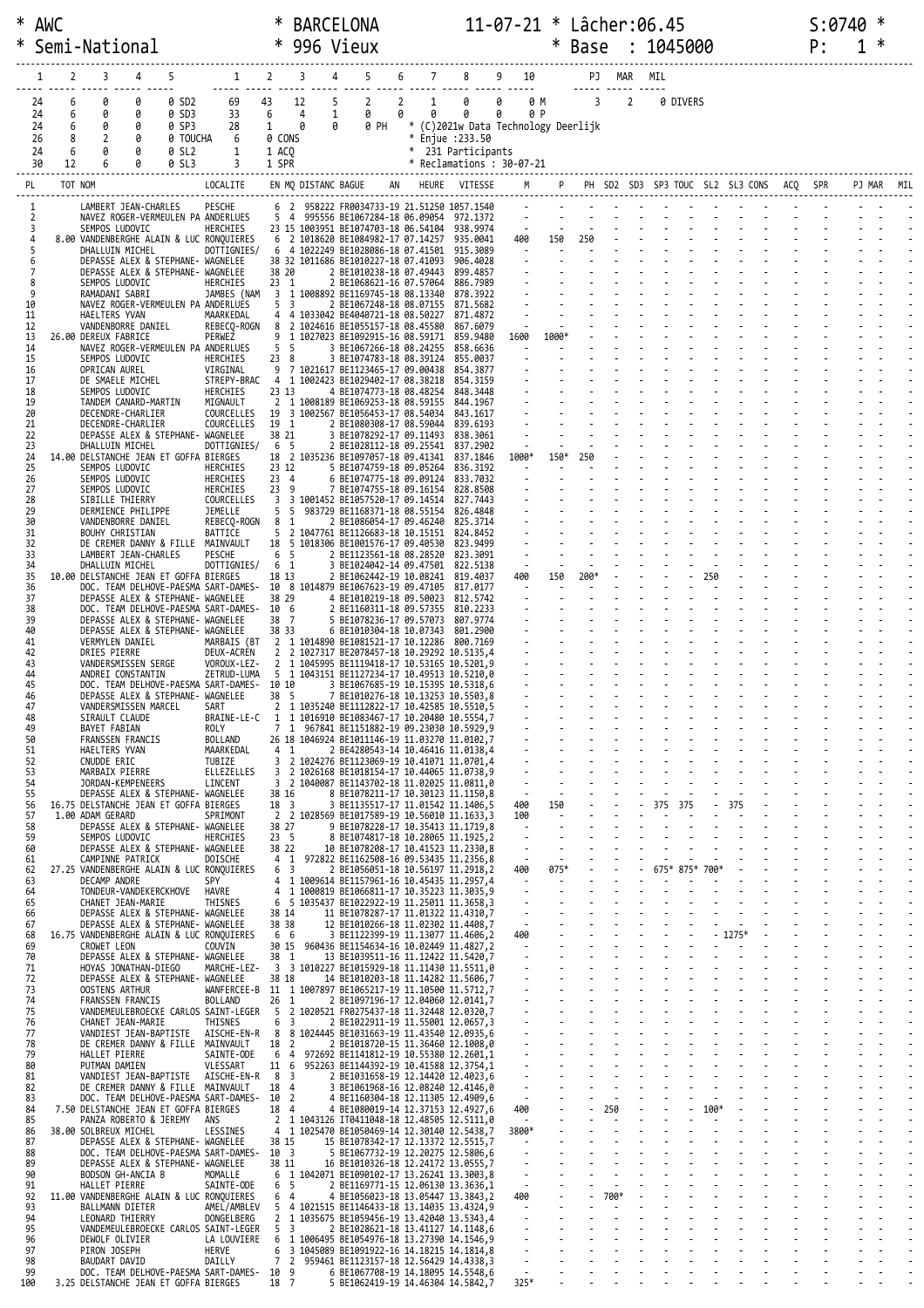# \* AWC \* BARCELONA 11-07-21 \* Lâcher:06.45 S:0740 \* \* Semi-National \* 996 Vieux \* Base : 1045000 P: 2 \*

| PL                | TOT NOM |                                                                                      | LOCALITE                                                               |                                             | EN MQ DISTANC BAGUE |                                                                                   | AN | HEURE VITESSE                                                                                                | M                                                                                          |  |           |  | PH SD2 SD3 SP3 TOUC SL2 SL3 CONS ACQ |     |         |  |
|-------------------|---------|--------------------------------------------------------------------------------------|------------------------------------------------------------------------|---------------------------------------------|---------------------|-----------------------------------------------------------------------------------|----|--------------------------------------------------------------------------------------------------------------|--------------------------------------------------------------------------------------------|--|-----------|--|--------------------------------------|-----|---------|--|
| 101<br>102        |         | BOSQUEE JONATHAN<br>HALLET PIERRE                                                    | HERMEE<br>SAINTE-ODE                                                   | 6 <sup>3</sup>                              |                     |                                                                                   |    | 8 1 1050639 BE1012295-19 15.08460 15.0143,1<br>3 BE1141832-19 13.35320 15.0555.1                             |                                                                                            |  |           |  |                                      |     |         |  |
| 103<br>104        |         | 1.00 CARO JEAN-MARC<br>DE CREMER DANNY & FILLE MAINVAULT                             | VERVIERS                                                               | 18 12                                       |                     |                                                                                   |    | 4 4 1041921 BE1001424-19 15.03089 15.0659,8<br>4 BE1061911-16 14.39330 15.1255,0                             | 100<br>$\mathcal{L}^{\mathcal{L}}(\mathbf{w})$ and $\mathcal{L}^{\mathcal{L}}(\mathbf{w})$ |  |           |  |                                      |     |         |  |
| 105<br>106        |         | SEMPOS LUDOVIC<br>1.00 BRACKE JOZEF                                                  | <b>HERCHIES</b><br>ZEGELSEM                                            | 236                                         |                     | 9 2 1036727 BE4203198-16 15.16330 15.2653,5                                       |    | 9 BE1025185-15 14.30315 15.2150,2                                                                            | 100                                                                                        |  |           |  |                                      |     |         |  |
| 107<br>108        |         | DECAMP ANDRE<br>DE CREMER DANNY & FILLE MAINVAULT                                    | SPY                                                                    | 4 <sup>2</sup><br>18 13                     |                     |                                                                                   |    | 2 BE1149607-17 14.51505 15.3604,4<br>5 BE1061928-16 15.03550 15.3717,0                                       | <b>Contract Contract</b>                                                                   |  |           |  |                                      |     |         |  |
| 109<br>110        |         | CAMPINNE PATRICK<br>DEPASSE ALEX & STEPHANE- WAGNELEE                                | DOISCHE                                                                | 4 <sup>3</sup><br>38 10                     |                     |                                                                                   |    | 2 BE1147333-17 14.07215 15.3734,8<br>17 BE1010241-18 14.56421 15.3820,6                                      |                                                                                            |  |           |  |                                      |     |         |  |
| 111<br>112        |         | OOSTENS ARTHUR<br>SEMPOS LUDOVIC                                                     | WANFERCEE-B 11 7<br>HERCHIES                                           | 23 22                                       |                     |                                                                                   |    | 2 BE1032326-19 14.58280 15.4450,7<br>10 BE1074704-18 15.06445 15.5803,2                                      |                                                                                            |  |           |  |                                      |     |         |  |
| 113<br>114        |         | LAMBERT JEAN-CHARLES<br>LAMBERT JACQUES                                              | PESCHE<br>FAUROEULX                                                    | 6 1<br>6<br>1                               |                     |                                                                                   |    | 3 BE1151868-19 14.11290 15.5957,3<br>989642 BE1019065-18 14.58299 16.0741,7                                  |                                                                                            |  |           |  |                                      |     |         |  |
| 115<br>116        |         | ENGELS EDDY<br>REYNAERTS FREDDY                                                      | WALSHOUTEM<br>LANDEN                                                   | 4                                           |                     |                                                                                   |    | 3 1041673 BE2105123-17 16.05280 16.0937,5<br>2 1 1045340 BE2079939-15 16.29365 16.2911,0                     |                                                                                            |  |           |  |                                      |     |         |  |
| 117<br>118        |         | SCHUR-STARYK<br>DECENDRE-CHARLIER                                                    | DONMARTIN<br>COURCELLES                                                | 8<br>- 5<br>19 6                            |                     | 1035684 BE1016120-19 16.19160 16.3054,7                                           |    | 3 BE1160697-18 15.45039 16.3806,4                                                                            |                                                                                            |  |           |  |                                      |     |         |  |
| 119<br>120        |         | STEENHAUT ANDRE<br>IMBRECHT GERMAIN & NICOL BORNIVAL                                 | BASSILLY                                                               | $\overline{2}$                              |                     |                                                                                   |    | 2 1 1021030 BE1086603-17 16.10158 16.4013,5<br>2 1017564 BE1069441-18 16.08098 16.4227,5                     |                                                                                            |  |           |  |                                      |     |         |  |
| 121<br>122        |         | HOSSELET BENOIT<br>REGNIER YVON                                                      | FRAIRE<br>PESCHE                                                       | 2<br>$\overline{2}$<br>3 2                  |                     |                                                                                   |    | 983308 BE1079832-17 15.26139 16.4320,8<br>958751 BE1167938-16 14.57186 16.4507,3                             |                                                                                            |  |           |  |                                      |     |         |  |
| 123<br>124        |         | MARCHAL JEAN MARIE<br>DE SMAELE MICHEL                                               | <b>HABAY</b><br>STREPY-BRAC                                            | 2 <sub>1</sub><br>4 4                       |                     |                                                                                   |    | 945401 BE1174552-16 14.40497 16.4519,6<br>2 BE1029412-17 15.57157 16.5029,0                                  | $\sim 10^{-10}$                                                                            |  |           |  |                                      |     |         |  |
| 125<br>126        |         | 1.00 DELSTANCHE JEAN ET GOFFA BIERGES<br>HONOREZ FRANTZ & ARMAND GIVRY               |                                                                        | 18 10<br>5 <sub>2</sub>                     |                     |                                                                                   |    | 6 BE1135532-17 16.46035 16.5815,8<br>990747 BE1080359-19 15.57146 17.0503,6                                  | 100*<br>$\sim 10^{-1}$                                                                     |  |           |  |                                      |     |         |  |
| 127<br>128        |         | DEPASSE ALEX & STEPHANE- WAGNELEE<br>HENRY LEON                                      | NANDRIN                                                                | 38 12                                       |                     | 18 BE1010335-18 16.23461 17.0524,6<br>3 3 1024241 BE1141467-18 16.53190 17.1915,9 |    |                                                                                                              |                                                                                            |  |           |  |                                      |     |         |  |
| 129<br>130        |         | REGNIER JEAN-CHARLES<br>ROCHART ROGER                                                | PESCHE<br>QUEVAUCAMPS                                                  | $5 \t1$                                     |                     |                                                                                   |    | 959201 BE1167879-16 15.32581 17.2013,0<br>2 1 1002283 BE1019896-16 16.27223 17.2046,1                        |                                                                                            |  |           |  |                                      |     |         |  |
| 131<br>132        |         | DECOURRIERE RAYMOND<br>VANDENBORRE DANIEL                                            | PERONNES-LE<br>REBECQ-ROGN                                             | 8 4                                         |                     |                                                                                   |    | 2 1 997741 BE1030730-17 16.30019 17.2906,3<br>3 BE1174898-17 17.09180 17.3446,8                              |                                                                                            |  |           |  |                                      |     |         |  |
| 133<br>134        |         | BALLMANN DIETER<br>DEPASSE ALEX & STEPHANE- WAGNELEE                                 | AMEL/AMBLEV                                                            | 5 5<br>38 6                                 |                     |                                                                                   |    | 2 BE1146467-18 17.07125 17.3633,9<br>19 BE1064863-15 17.02211 17.4359,6                                      |                                                                                            |  |           |  |                                      |     |         |  |
| 135<br>136        |         | L'HOEST PATRICK<br>DERMONNE ALAIN                                                    | VILLERS L'E<br>FROIDCHAPEL 14 1 969717 BE1108397-19 16.12590 17.4705,2 |                                             |                     |                                                                                   |    | 8 6 1044672 BE1091687-17 17.45371 17.4601,7                                                                  |                                                                                            |  |           |  |                                      |     |         |  |
| 137<br>138        |         | SENZEE JEAN-PIERRE<br>BREUSE DAVID                                                   | STREPY-BRAC<br>THIEUSIE                                                | 3<br>7                                      |                     |                                                                                   |    | 1 1002452 BE1016848-18 16.54272 17.4738,3<br>2 1006490 BE1169716-17 17.00577 17.4905,9                       |                                                                                            |  |           |  |                                      |     |         |  |
| 139<br>140        |         | SOLBREUX MICHEL<br>DE CREMER DANNY & FILLE MAINVAULT                                 | LESSINES                                                               | 4 <sup>3</sup><br>18 3                      |                     |                                                                                   |    | 2 BE1027523-15 17.29420 17.5406,7<br>6 BE1018781-15 17.32020 18.0524,0                                       |                                                                                            |  |           |  |                                      |     |         |  |
| 141<br>142        |         | SEMPOS LUDOVIC<br>3.50 BRACKE JOZEF                                                  | HERCHIES<br>ZEGELSEM                                                   | 23 7<br>9 <sub>1</sub>                      |                     | 2 BE3016544-16 18.06480 18.1708,5                                                 |    | 11 BE1189175-15 17.16355 18.0754,2                                                                           | 100*                                                                                       |  |           |  |                                      |     | 150 100 |  |
| 143<br>144        |         | BAUDART DAVID<br>10.56 VANDENBERGHE ALAIN & LUC RONQUIERES                           | DAILLY                                                                 | 7 6<br>6 1                                  |                     | 2 BE1150971-19 16.35449 18.2240,3                                                 |    | 5 BE1082760-16 17.52428 18.2541,3                                                                            | $\sim 100$ km s $^{-1}$<br>100*                                                            |  | 100* 825* |  |                                      | 031 |         |  |
| 145<br>146        |         | PUTMAN DAMIEN<br>CROWET LEON                                                         | VLESSART<br>COUVIN                                                     | 11 9<br>30 16                               |                     | 2 BE1144371-19 16.30077 18.2603,0<br>2 BE1155612-17 16.40510 18.2633,3            |    |                                                                                                              | $\sim 10^{-1}$                                                                             |  |           |  |                                      |     |         |  |
| 147<br>148        |         | OPRICAN AUREL<br>CROWET LEON                                                         | VIRGINAL<br>COUVIN                                                     | 9 4<br>30 5                                 |                     | 3 BE1122416-18 16.45160 18.3058,3                                                 |    | 2 BE1094233-18 17.57531 18.2706,8                                                                            |                                                                                            |  |           |  |                                      |     |         |  |
| 149<br>150        |         | VANDENBORRE DANIEL<br>DECENDRE-CHARLIER                                              | REBECQ-ROGN<br>COURCELLES                                              | 8<br>-5<br>- 5<br>19                        |                     | 4 BE1086044-17 18.06030 18.3131,8                                                 |    | 4 BE1056504-17 17.41388 18.3441,3                                                                            |                                                                                            |  |           |  |                                      |     |         |  |
| 151<br>152        |         | REGNIER G. & M.<br>DENTENEER DANIEL                                                  | PESCHE<br>PERONNES-LE                                                  | 2 <sub>1</sub><br>1 1                       |                     |                                                                                   |    | 958647 BE1130719-14 16.47060 18.3502,5<br>998047 BE1029379-17 17.38410 18.3722,5                             |                                                                                            |  |           |  |                                      |     |         |  |
| 153<br>154        |         | DECENDRE-CHARLIER<br>0.25 WED. DELBAR-RAEVENS                                        | COURCELLES<br>KLUISBERGEN                                              | 19 17                                       |                     | 5 BE1059800-17 17.46128 18.3915,3<br>2 2 1028573 BE4143688-16 18.18594 18.3931,4  |    |                                                                                                              | 025*                                                                                       |  |           |  |                                      |     |         |  |
| 155<br>156        |         | DELSTANCHE JEAN ET GOFFA BIERGES<br>REGNIER MICHEL                                   | COUVIN                                                                 | 18 9<br>$\overline{2}$<br>4                 |                     | 7 BE1097013-18 18.31136 18.4325,9                                                 |    | 960265 BE1160145-17 17.11230 18.5718,1                                                                       |                                                                                            |  |           |  |                                      |     |         |  |
| 157<br>158        |         | 2.25 DELSTANCHE JEAN ET GOFFA BIERGES<br>JANSSIS MICHEL & NANCY                      | HODEIGE                                                                | 18 1                                        |                     | 8 BE1104029-15 18.46546 18.5906,9<br>2 1 1043128 BE1105204-17 18.57545 19.0014,9  |    |                                                                                                              |                                                                                            |  | 225*      |  |                                      |     |         |  |
| 159<br>160        |         | DEPASSE ALEX & STEPHANE- WAGNELEE<br>BATTEUR JEAN-PAUL                               | ESTAIMBOURG                                                            | 38 17                                       |                     | 20 BE1064851-15 18.20540 19.0232,5<br>3 2 1017621 BE1085035-19 18.33293 19.0742,7 |    |                                                                                                              |                                                                                            |  |           |  |                                      |     |         |  |
| 161<br>162        |         | DECENDRE-CHARLIER<br>BODSON GH-ANCIA B                                               | COURCELLES<br>MOMALLE                                                  | 19 11<br>66                                 |                     | 6 BE1056476-17 18.20077 19.1310,2<br>2 BE1144047-18 19.11092 19.1448,9            |    |                                                                                                              |                                                                                            |  |           |  |                                      |     |         |  |
| 163<br>164        |         | OPRICAN AUREL<br>SEMPOS LUDOVIC                                                      | VIRGINAL<br>HERCHIES                                                   | 9 <sub>3</sub><br>23 23                     |                     | 3 BE1094252-18 18.57131 19.2626,8                                                 |    | 12 BE1074772-18 18.35495 19.2708,2                                                                           |                                                                                            |  |           |  |                                      |     |         |  |
| 165<br>166        |         | HOOGSTOEL EDDY<br>DECENDRE-CHARLIER                                                  | STREPY-BRAC<br>COURCELLES                                              | 19<br>$\overline{4}$                        |                     |                                                                                   |    | 2 2 1002397 BE1017593-18 18.38410 19.3156,2<br>7 BE1040434-16 18.41387 19.3441,2                             |                                                                                            |  |           |  |                                      |     |         |  |
| 167<br>168        |         | CROWET LEON<br>PIRON JOSEPH                                                          | COUVIN<br>HERVE                                                        | $\overline{\mathbf{3}}$<br>30<br>6<br>6     |                     |                                                                                   |    | 4 BE1154604-16 17.51320 19.3714,3<br>2 BE1158490-19 19.42465 19.4239,8                                       |                                                                                            |  |           |  |                                      |     |         |  |
| 169<br>170<br>171 |         | CROWET LEON<br>DEPASSE ALEX & STEPHANE- WAGNELEE<br>DELSTANCHE JEAN ET GOFFA BIERGES | COUVIN                                                                 | 30<br>1<br>38<br>9<br>5                     |                     |                                                                                   |    | 5 BE1154611-16 17.59320 19.4514,3<br>21 BE1078232-17 19.09220 19.5100,5<br>9 BE1104058-15 19.41506 19.5402,9 |                                                                                            |  |           |  |                                      |     |         |  |
| 172<br>173        |         | CAMPINNE PATRICK                                                                     | <b>DOISCHE</b>                                                         | 18<br>4 <sup>2</sup><br>$\overline{2}$<br>2 |                     |                                                                                   |    | 3 BE1163218-16 18.25536 19.5606.9<br>2 BE1015573-18 19.01340 20.0038,4                                       |                                                                                            |  |           |  |                                      |     |         |  |
| 174<br>175        |         | DECOURRIERE RAYMOND<br>SCHUR-STARYK<br>CHANET JEAN-MARIE                             | PERONNES-LE<br>DONMARTIN<br>THISNES                                    | 8<br>6<br>6<br>$\overline{4}$               |                     |                                                                                   |    | 2 BE1090389-17 19.50000 20.0138,7<br>3 BE1132660-16 19.50350 20.0232,2                                       |                                                                                            |  |           |  |                                      |     |         |  |
| 176<br>177        |         | MARIT CHRISTOPHE<br>SIMON MICHEL                                                     | CORROY-LE-G<br>QUENAST                                                 | 3                                           |                     |                                                                                   |    | 1 1029128 BE1108697-15 19.48258 20.0816,2<br>6 2 1021815 BE1097702-18 19.42365 20.1135,4                     |                                                                                            |  |           |  |                                      |     |         |  |
| 178<br>179        |         | WED. DELBAR-RAEVENS<br>DOC. TEAM DELHOVE-PAESMA SART-DAMES- 10 7                     | KLUISBERGEN                                                            | 2 <sub>1</sub>                              |                     |                                                                                   |    | 2 BE4242033-15 19.54523 20.1524,3<br>7 BE1160350-18 19.40016 20.1740,7                                       |                                                                                            |  |           |  |                                      |     |         |  |
| 180<br>181        |         | PUTMAN DAMIEN<br>D'HONDT BERNARD                                                     | VLESSART<br>MALONNE                                                    | 11 7                                        |                     |                                                                                   |    | 3 BE1144362-19 18.26067 20.2202,0<br>7 7 1003923 BE1160508-15 19.31110 20.2231,8                             |                                                                                            |  |           |  |                                      |     |         |  |
| 182<br>183        |         | LABOUREIX LUDOVIC<br>DE SMAELE MICHEL                                                | VAULX-LEZ-C<br>STREPY-BRAC                                             | 6 5<br>4 3                                  |                     |                                                                                   |    | 959318 BE1072791-17 18.36130 20.2319,1<br>3 BE1029460-17 19.40267 20.3340,0                                  |                                                                                            |  |           |  |                                      |     |         |  |
| 184<br>185        |         | DEPASSE ALEX & STEPHANE- WAGNELEE<br>HALLET PIERRE                                   | SAINTE-ODE                                                             | 38 37<br>6 2                                |                     |                                                                                   |    | 22 BE1010249-18 19.52190 20.3357,5<br>4 BE1141827-19 19.09150 20.3938,1                                      |                                                                                            |  |           |  |                                      |     |         |  |
| 186<br>187        |         | PUTMAN DAMIEN<br>LAMBERT JEAN-CHARLES                                                | VLESSART<br>PESCHE                                                     | 11 <sub>5</sub><br>6 <sup>3</sup>           |                     |                                                                                   |    | 4 BE1144367-19 18.47077 20.4303,0<br>4 BE1162297-18 18.58190 20.4647,3                                       |                                                                                            |  |           |  |                                      |     |         |  |
| 188<br>189        |         | BASSELET PERE & FILS<br><b>BAUCHE ANDRE</b>                                          | HYON<br>BOTHEY                                                         | 1                                           | 1                   |                                                                                   |    | 996391 NL1518332-17 19.54347 20.5520,4<br>4 1 1013295 BE1155874-15 20.17170 20.5654,9                        |                                                                                            |  |           |  |                                      |     |         |  |
| 190<br>191        |         | BREUSE DAVID<br>PIERRE ROGER & DAVID                                                 | THIEUSIE<br>BOSSUT-GOTT                                                | 7 <sub>1</sub>                              |                     |                                                                                   |    | 2 BE1516992-12 20.13077 21.0115,9<br>4 1 1040448 BE1136679-17 20.55384 21.0119,8                             |                                                                                            |  |           |  |                                      |     |         |  |
| 192<br>193        |         | DECENDRE-CHARLIER<br>DERMIENCE PHILIPPE                                              | COURCELLES<br>JEMELLE                                                  | 19 12<br>5 <sub>1</sub>                     |                     |                                                                                   |    | 8 BE1056487-17 20.11526 21.0455,1<br>2 FR0419508-18 19.49432 21.0618,5                                       |                                                                                            |  |           |  |                                      |     |         |  |
| 194<br>195        |         | CROWET VALERY<br>PUTMAN DAMIEN                                                       | PESCHE<br>VLESSART                                                     | 2 <sub>2</sub><br>11 <sup>3</sup>           |                     |                                                                                   |    | 958129 BE1157470-17 19.25115 21.1346,8<br>5 BE1144366-19 19.21227 21.1718,0                                  |                                                                                            |  |           |  |                                      |     |         |  |
| 196<br>197        |         | PUTMAN DAMIEN<br><b>BAUWIN WILLY</b>                                                 | VLESSART<br>FOOZ-AWANS                                                 | 11 <sup>2</sup>                             |                     |                                                                                   |    | 6 BE1102866-18 19.32497 21.2845,0<br>1 1 1042681 BE1145869-18 21.29541 21.3248,0                             |                                                                                            |  |           |  |                                      |     |         |  |
| 198<br>199        |         | DEPASSE ALEX & STEPHANE- WAGNELEE<br>ANDREI CONSTANTIN                               | ZETRUD-LUMA                                                            | 38 26<br>5 2                                |                     |                                                                                   |    | 23 BE1010209-18 21.04149 21.4553,4<br>2 BE1090556-18 21.50099 21.5228,6                                      |                                                                                            |  |           |  |                                      |     |         |  |
| 200<br>201        |         | VAN HASTEL FABRICE<br>DE CREMER DANNY & FILLE MAINVAULT                              | FROIDCHAPEL                                                            | 18 1                                        |                     |                                                                                   |    | 1 1 968337 BE9013947-13 20.19570 21.5546,7<br>7 BE1061927-16 21.29130 22.0235,0                              |                                                                                            |  |           |  |                                      |     |         |  |
| 202<br>203        |         | LABOUREIX LUDOVIC<br>BONMARIAGE-MASSON                                               | VAULX-LEZ-C<br>OUFFET                                                  | 6 6<br>2                                    |                     |                                                                                   |    | 2 BE1069264-15 20.18320 22.0538,1<br>2 1018206 BE1154673-18 21.37475 22.1117,0                               |                                                                                            |  |           |  |                                      |     |         |  |
| 204<br>205        |         | DAUMERIE-VERSPREET<br>NOVAK OLIVIER                                                  | FRASNES-LEZ<br>MERBES-LE C                                             |                                             |                     |                                                                                   |    | 3 1 1021010 BE1138483-19 21.56539 22.2653,1<br>4 2 985436 BE1107849-19 21.17486 22.3215,9                    |                                                                                            |  |           |  |                                      |     |         |  |
| 206<br>207        |         | CROWET LEON<br>CROWET LEON                                                           | COUVIN<br>COUVIN                                                       | 30 20<br>30 27                              |                     |                                                                                   |    | 6 BE1151682-19 20.48090 22.3351,3<br>7 BE1151614-19 20.56160 22.4158,3                                       |                                                                                            |  |           |  |                                      |     |         |  |
| 208<br>209        |         | CAMPINNE PATRICK<br>CROWET LEON                                                      | <b>DOISCHE</b><br>COUVIN                                               | 4 4<br>30 29                                |                     | 4 BE1036354-19 21.56226 05.4735,9                                                 |    | 8 BE1151701-19 21.55480 06.0230,3                                                                            |                                                                                            |  |           |  |                                      |     |         |  |